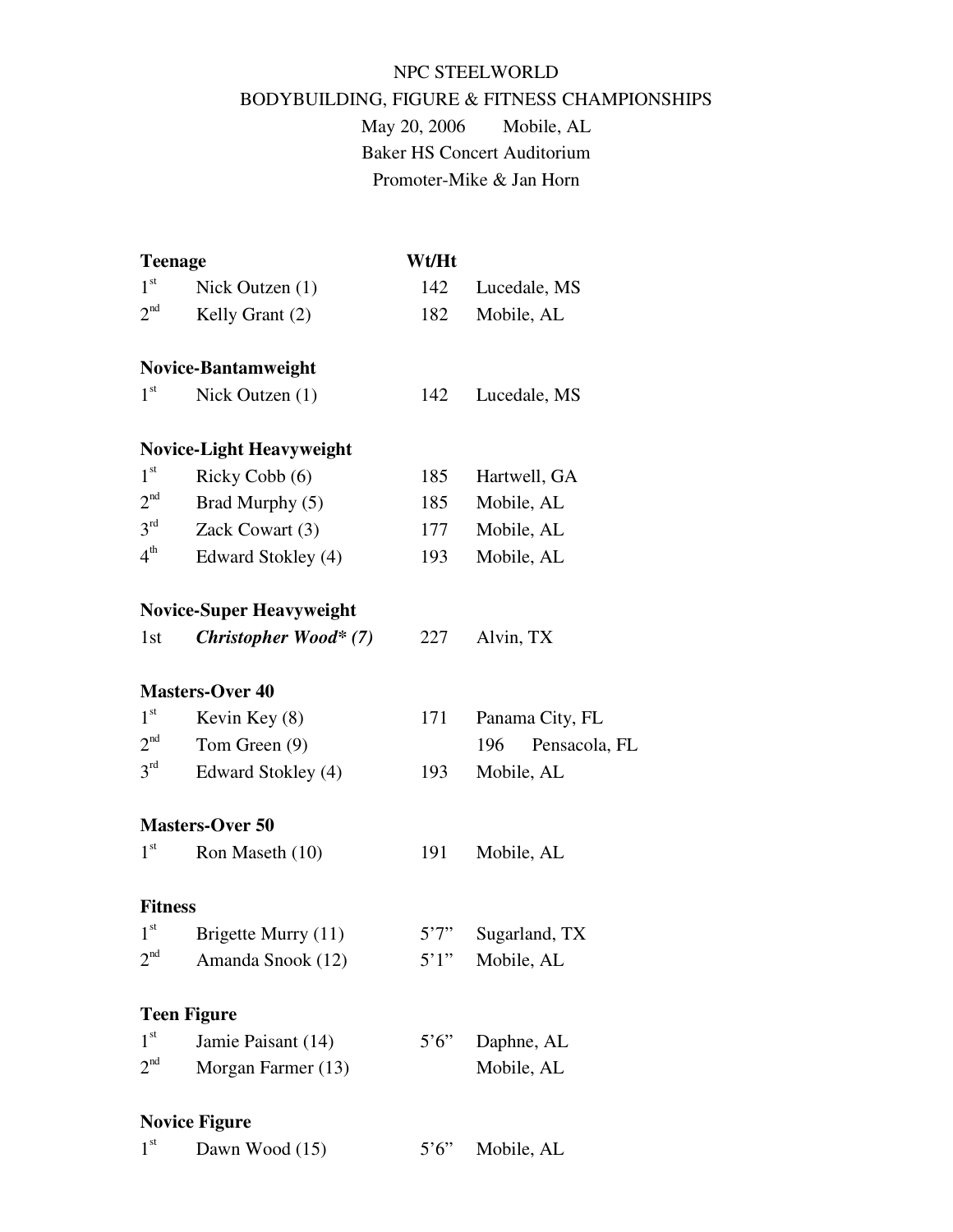| 2 <sup>nd</sup> | Tracie Johnson (16) | 5'3'' | Tallahassee, FL |
|-----------------|---------------------|-------|-----------------|
| $3^{rd}$        | Amanda Snook (12)   | 5'1'' | Mobile, AL      |
| $4^{\text{th}}$ | Morgan Farmer (13)  |       | Mobile, AL      |

## **Figure Over 30**

| 1 <sup>st</sup> | Stephane Larkin (19) | 5'7'' | Navarre, FL        |
|-----------------|----------------------|-------|--------------------|
| 2 <sup>nd</sup> | Lisa Brown $(18)$    | 5'2'' | Daphne, AL         |
| 3 <sup>rd</sup> | Barbara Smith (17)   | 5'3'' | Denham Springs, LA |
| 4 <sup>th</sup> | Amy Shelly (21)      | 5'5'' | Thomasville, AL    |
| 5 <sup>th</sup> | Tera Hughes (20)     | 5'3'' | Pensacola, FL      |

#### **Figure Over 40**

| 1 <sup>st</sup> | Dawn Wood $(15)$                  | $5'6''$ Mobile, AL  |
|-----------------|-----------------------------------|---------------------|
| 2 <sup>nd</sup> | Felicia Hall (22)                 | 5'5" Enterprise, AL |
| $3^{\text{rd}}$ | Aidamarie Mioduszewski $(23)5"1"$ | Navarre, FL         |

## **Figure Over 50**

| 1 <sup>st</sup><br>5'6" Mobile, AL<br>Annette Sanders (24) |  |
|------------------------------------------------------------|--|
|------------------------------------------------------------|--|

### **Figure - Short**

| 1 <sup>st</sup> | Erica Coen* $(25)$  | 5'3'' | Midland, GA        |
|-----------------|---------------------|-------|--------------------|
| 2 <sup>nd</sup> | Lisa Brown $(18)$   | 5'2'' | Daphne, AL         |
| $3^{\text{rd}}$ | Barbara Smith (17)  | 5'3'' | Denham Springs, LA |
| $4^{\text{th}}$ | Tracie Johnson (16) | 5'3'' | Tallahassee, FL    |
| $5^{\text{th}}$ | Tera Hughes (20)    | 5'3'' | Pensacola, FL      |

#### **Figure – Medium**

| 1 <sup>st</sup> | Kelly Estes $(26)$ |       | 5'5.5" Navarre, FL |
|-----------------|--------------------|-------|--------------------|
| 2 <sup>nd</sup> | Dawn Wood (15)     |       | 5'6" Mobile, AL    |
| $3^{\text{rd}}$ | Amy Shelly (21)    | 5'5'' | Thomasville, AL    |
| $4^{\text{th}}$ | Felicia Hall (22)  | 5'5'' | Enterprise, AL     |

#### **Figure -Tall**

| $1^{\rm st}$    | Stephane Larkin (19) | 5'7" Navarre, FL     |
|-----------------|----------------------|----------------------|
| 2 <sup>nd</sup> | Brigette Murry (11)  | 5'7" Sugarland, TX   |
| $3^{\text{rd}}$ | Alisa Kowitz (27)    | $5'7.5''$ Mobile, AL |

## **Open Men-Middleweight**

| $1^{\rm st}$    | Kevin Key $*(8)$ | 171 |     | Panama City, FL |
|-----------------|------------------|-----|-----|-----------------|
| 2 <sup>nd</sup> | Joe Wilson (28)  |     | 172 | Pensacola, FL   |